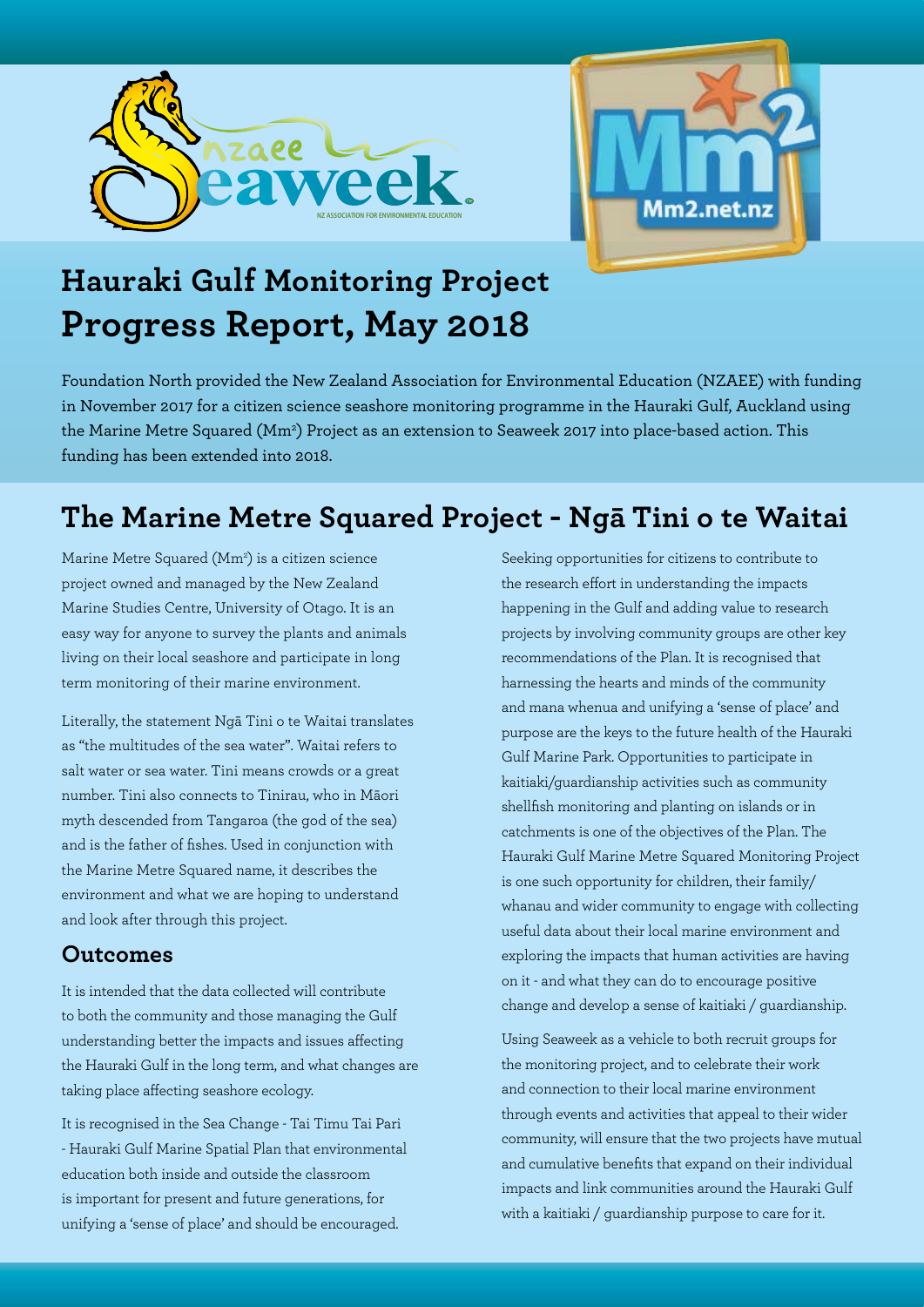## **Progress November 2016 to May 2018**

The 'Preparing for Seaweek' 2017 and 2018 workshops and the Auckland Regional Seaweek Coordinator's networks have been used to recruit school and community groups to join the programme and commit to long term monitoring of their local seashore. Auckland Council Enviroschools Coordinators are also encouraging schools to participate in the programme.

A number of groups in four general areas of the Hauraki Gulf joined the programme in 2017 and this has expanded into four more areas in 2018. These areas are in Takapuna/Devonport, Torbay, Waiheke Island, Te Atatu, Rosebank, Pakuranga, Beachlands/Maraetai and Colville. The groups involved include 10 schools, a Sea Scout group, two community groups and the wider community. Auckland Council Park Rangers have also been supporting the fieldwork in the Beachlands/ Maraetai area. The programme in 2017 was implemented in full by six schools in 2017 and by four more schools and two community groups in 2018. The Sea Scout group has joined for 2018 but are struggling to resource their commitment.

The new Takapuna Academy for Gifted Education school and Torbay Primary School have fully committed to the 2018 programme and have already received their introductory briefing and done their first data collection and upload, plus allocated dates for fieldwork and data analysis for the rest of the year. Te Puru Sea Scouts had their first data collection fieldtrip date planned but had to cancel due to a lack of resources. Waiheke Primary had their introductory briefing and was all set to collect their first set of data on the day the hurricane tore through Auckland, so we now plan to do fieldwork in June and are rescheduling their dates for the rest of the year. The Whau River Catchment Trust has been briefed and ran an event during Seaweek to collect data with the public. They plan to do another session during winter. Community Waitakere's educators

have been briefed and are supporting Te Atatu Intermediate School who have had an introductory briefing and collected and uploaded their first data set.

The Mm<sup>2</sup> project is supported by the New Zealand Marine Studies Centre (NZMSC), based at Otago University and Director Sally Carson is supervising implementation of the programme by the Seaweek National and Auckland Coordinator Dr Mels Barton. NZMSC are providing resources, shore identification guides and the database which holds the data collected, plus technical support to the Project Manager. NZMSC has a small grant with DOC's Community Conservation Partnership fund to use Mm2 to support regions across New Zealand to increase understanding of the local environment but also collect relevant data that could lead to improved management of the coast and influence environmental changes.

The programme involves up to six visits per school or group by the Project Manager to support their data collection, uploading and processing of data over the period of about a year. Key questions that each group will address are:

- Why should we engage with this project?
- What does this information tell us about our marine environment?
- What is having an impact on our marine environment?
- How can we better understand what is affecting our marine environment?
- What can we do to help restore our coastal environment?

The intention is that after the first year these groups will be confident enough to collect future data sets on their own and will be involved in community action projects related to their site. The results will be shared with the wider community in each area.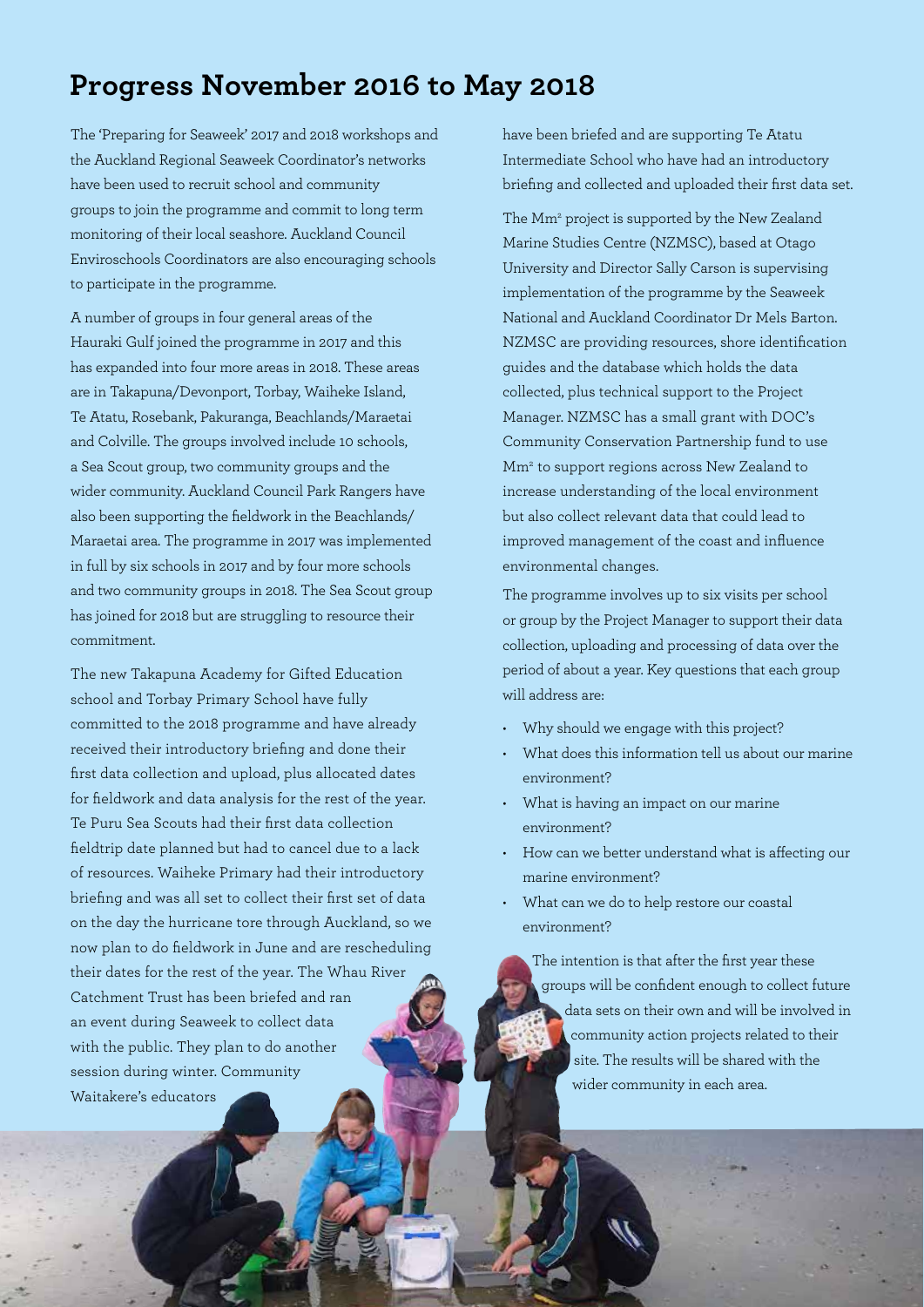

#### **Group 1: St Leo's Catholic School, Devonport** have completed the whole programme. The entire school came to the beach for the first fieldwork day and the 30 senior students completed five Mm2 squares, supported by their teachers and parent helpers. A smaller group completed four squares on the second fieldtrip. The seniors were lucky enough to have NZMSC Director Sally Carson run their comparison and sharing session to look at their data. It is hoped that the school will continue to monitor Torpedo Bay in future.

**Group 2 - Sunnyhills School, Pakuranga** have received an introductory teacher briefing session and the 20 students collected and uploaded their first data set of 5 Mm2 squares. Their fieldwork was delayed by a cyclone earlier in the year and their plan to collect their second data set in term 1 of 2018 was delayed by the weather.

**Group 3 - Beachlands Intermediate School** have received an introductory teacher briefing session, and have collected and uploaded their two sets of field data. Over 120 students participated in the first fieldwork day plus 14 teachers and parent helpers and 14 Mm<sup>2</sup> squares were completed. The second fieldtrip involved 32 students who collected 12 data sets. Their sharing and data comparison session is planned for 2018.

**Group 4 - Colville School, Colville Harbour Care and the Colville community** have

completed the whole programme and have been extremely enthusiastic about participating in this project. They have obtained their own funding and recruited an Environmental Coordinator to work with the community on protecting their catchment. Representatives from Moehau Environment Group and Waikato Regional Council also attended the briefing session. The Colville school has 30 pupils aged 5-13 and the whole school participated in collecting the first set of data which comprised seven soft shore and four rocky shore Mm<sup>2</sup> squares. The second fieldtrip took



the seven keenest students who collected two soft shore Mm<sup>2</sup> squares and the senior class participated in the data sharing and comparison session. They are planning some transect investigations for winter 2018 (see attached report).

**Group 5 - Maraetai Beach Primary School** have completed the whole programme with 40 students completing eight Mm<sup>2</sup> squares twice. Their envirolead teacher and Deputy Principal are enthusiastic about continuing the project and they have already committed dates and completed more fieldwork in  $2018$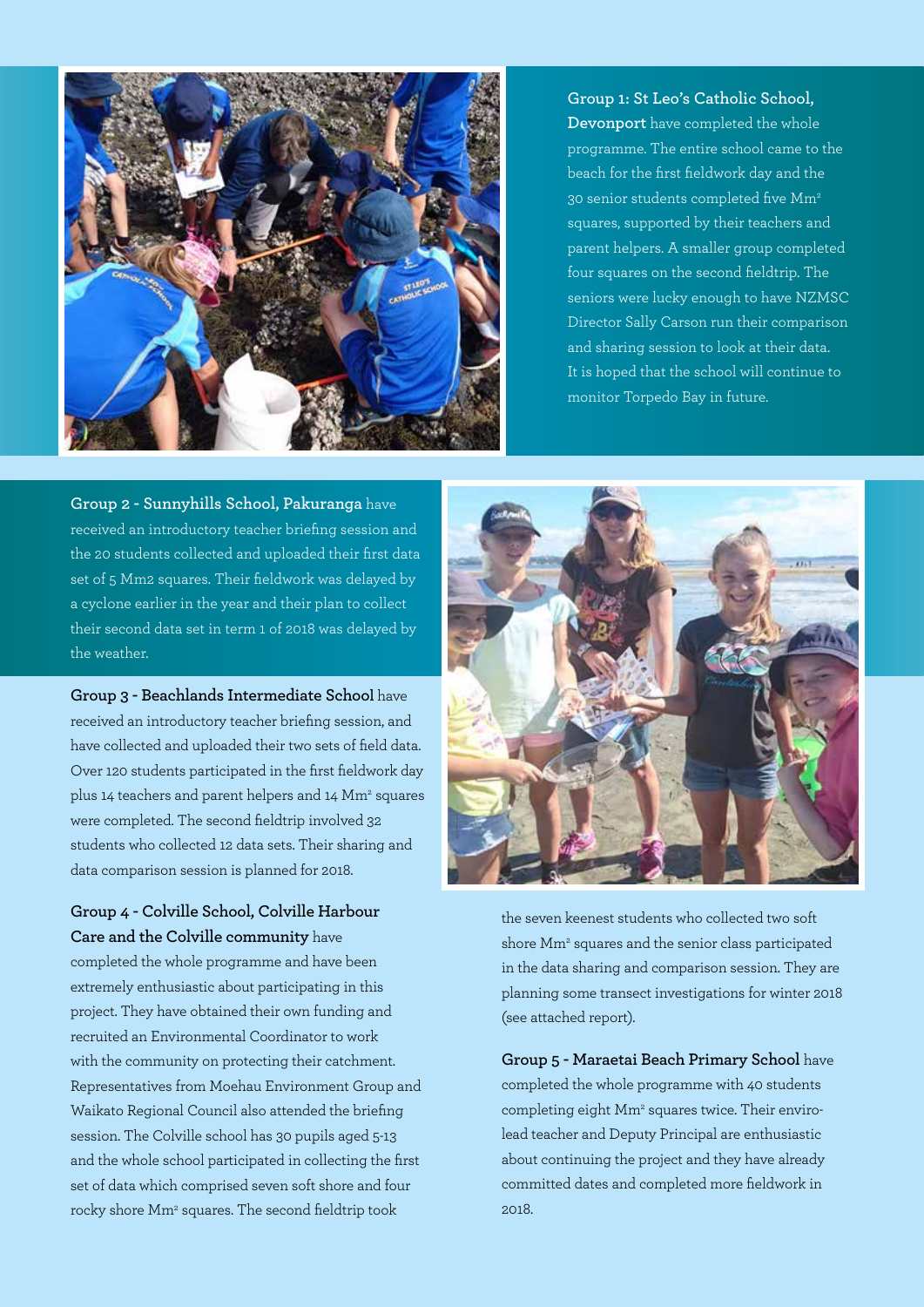**Group 6 - Bucklands Beach Primary School** have

received an introductory teacher briefing session and collected and uploaded two data sets. The 30 students have uploaded nine Mm<sup>2</sup> data sets to date and had a data comparison and sharing session in term 1 of 2018. They plan to continue monitoring their local beach and have undertaken a litter clean-up during the summer.

**Group 7 - Te Puru Sea Scout Keas group** have

received an introductory teacher briefing session and had their first data collection fieldtrip planned for February 2018 but they have struggled to resource participation and are looking to just train group leaders instead of taking the whole class.

**Group 8 - Takapuna** A**cademy for Gifted** 

**Education** has fully committed to the 2018 programme and has already received its introductory briefing session, collected and uploaded their first data set and are planning their next field-rip for June 2018.

**Group 9 - Torbay Primary School** has had their introductory briefing and collected and uploaded their first set of data. Their next fieldtrip is planned for August 2018.

**Group 10 - Waiheke Primary School** has had their introductory briefing and was all set to collect their first set of data on the day hurricane-strength winds tore through Auckland. They will now do fieldwork in June 2018.

**Group 11 - Community Waitakere** educators have had their introductory briefing and will work with **Group 12 - Te Atatu Intermediate School** who collected and uploaded their first data set in May 2018.

**Group 13 - Whau River Catchment Trust.** This community group's educator has had her introductory briefing and ran a Seaweek event to collect data at Rosebank with the public. They plan to arrange another event later in the year.

**Te Puru Community Centre** has coordinated and supported the work of Beachlands Intermediate, Maraetai Beach Primary and Te Puru Sea Scouts and enabled additional support from the Auckland Council Regional Parks Rangers to be available to help with fieldwork. They continue to advocate uptake of the programme to other schools in their area.

#### **Workshops**

Sally Carson, Director of the NZ Marine Studies Centre held a teacher workshop at Te Puru, Maraetai to educate participants about the context for and use of data collected using Mm<sup>2</sup> and raise awareness of invasive species during the winter of 2017.

Teacher workshops to support a new resource for Year 11 on Ocean Acidification took place around the country, including in Auckland and Northland in October-November 2017.

Mm2 featured at a citizen science conference (keynote presentation and fieldtrip) hosted by the Mountains to Sea Education Trust in Northland (Leigh 21-23 April 2017) and a Mm<sup>2</sup> workshop was held in Whangarei at the beginning of May.

#### **Resources**

All the groups were provided with a class set of NZMSC seashore identification guides, comprising Rocky Shore Guide, Sandy / Muddy Shore Guide plus Te Reo versions of both guides. They have also received a full set of the Hauraki Gulf Forum poster series (six years of three posters per year) and a set of NZMSC workbooks (Rocky Shore Activity Book, Mudflat Mysteries Activity Book, Rocky Shore Colouring Book). All these resources have been funded by organisations other than Foundation North to date. A new resource in the form of an Activity Book to show how Mm2 can address environmental issues is proposed but requires funding to progress. The Rocky Shore Colouring Book and Mudflat Mysteries Activity Books have both recently been translated into Te Reo.

All the groups were provided with a Mm<sup>2</sup> field kit comprising a metre squared made of plastic pipe, bucket, sieve, trowel and sample tin. Another 20 kits have been purchased to lend to groups as required to complete their first year's fieldwork.